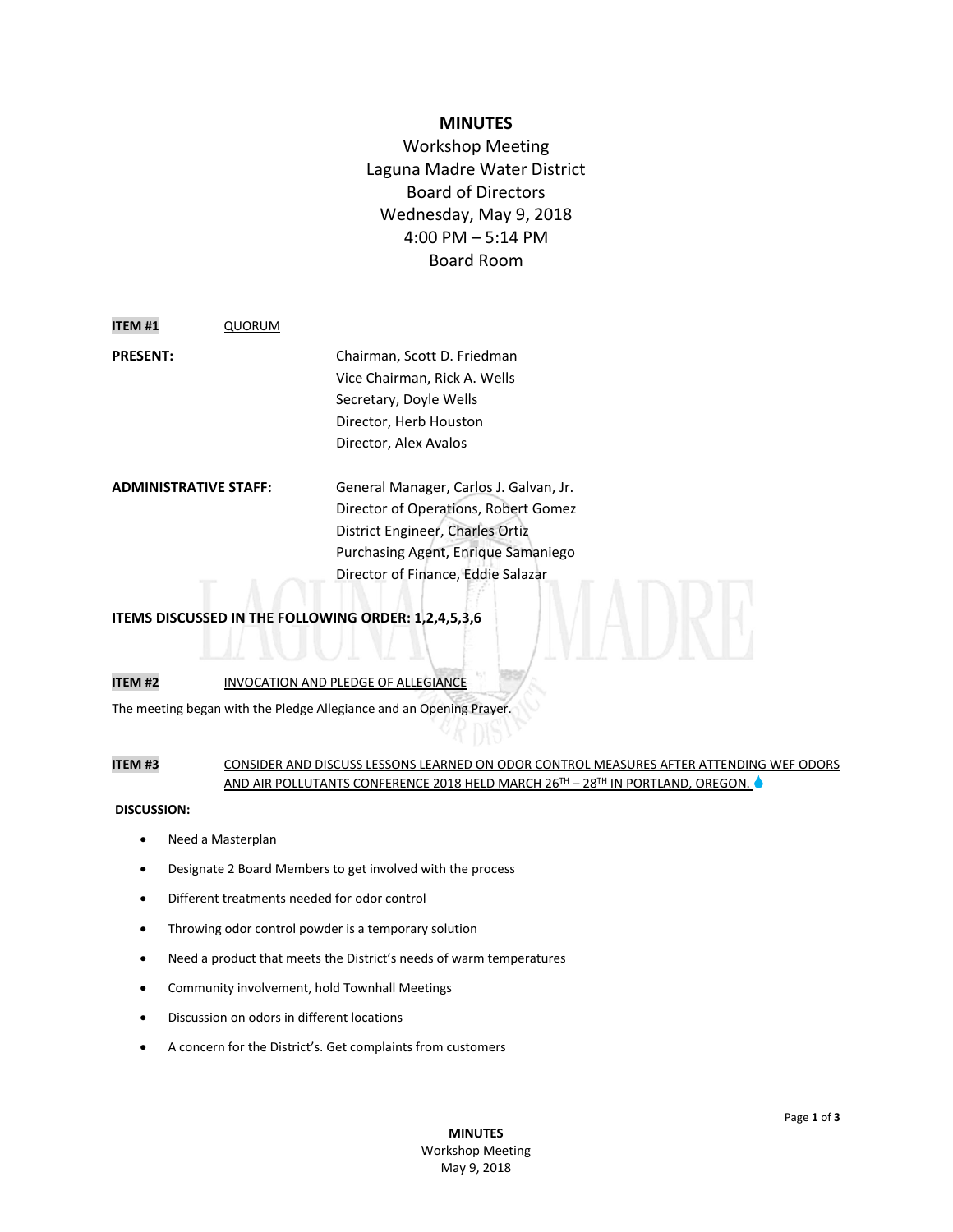## **ITEM #3 CONTINUED**

#### **ACTIONS:**

- **Board Members, A. Avalos and H. Houston volunteered.**
- **A. Avalos and H. Houston will meet with Staff, gather data and come up with a plan.**

### **ITEM #4** CONSIDER AND DISCUSS AMI FERGUSON METERS.

### **DISCUSSION**:

- Ferguson Representatives attended the Workshop for questions and answers
- Discussion on last week's incident on issues with meters during a billing cycle
- Current Meter System:
	- o The system has too many unread meters causing to bill several accounts with average consumptions
	- o Time-consuming to get information before billing
	- o No meter readings, about 100 per cycle
- AMI Ferguson Meters:
	- o The information given to Ferguson Meters is up to date
	- o Discussion on meter vaults
	- o It's about how much the district can do and save
	- o Is there new inventory to possibly return? Try to return
	- o Discussion on shutoff valves for problematic customers
	- o Trying to fix loss revenue
	- o Discussion Installation time and informing customers, commercial business. End of summer
	- o Discussion on Ferguson to Change out meter sizes: 4, 6, and 8
	- o Does it cover leak detection?
	- o Providing more customer service to our customers
	- o Financing has to be approved by TCEQ takes about 90 days
	- o Installing Infrastructure first, then meters
	- o Keep public informed, volunteer type of system. Let customers know in the water bill. Need good PR, going to customers home

#### **ACTION:**

 **Following the Workshop, the Board will consider approval on a new meter system for the District with AMI Ferguson Meters at the regularly scheduled Board of Directors Meeting. See Item #13 on the Regular Agenda of May 9, 2018.**

**ITEM #5** PRESENTATION BY ESTRADA HINOJOSA ON PRELIMINARY BOND SIZING SCENARIOS AND PLAN OF FINANCE FOR PRIVATE PLACEMENT AND TEXAS WATER DEVELOPMENT BOARD.